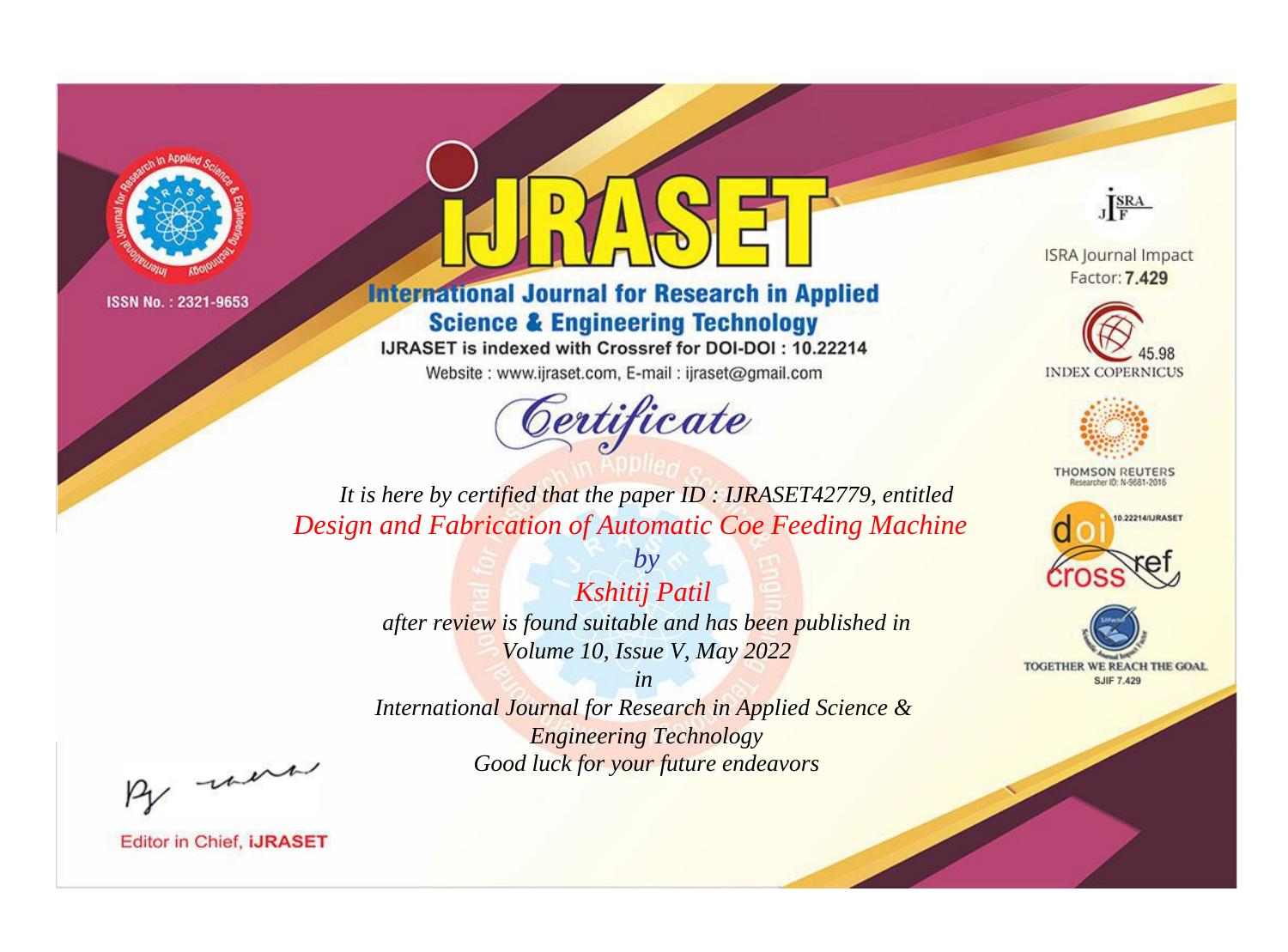

## **International Journal for Research in Applied Science & Engineering Technology**

IJRASET is indexed with Crossref for DOI-DOI: 10.22214

Website: www.ijraset.com, E-mail: ijraset@gmail.com



JERA

**ISRA Journal Impact** Factor: 7.429





**THOMSON REUTERS** 



TOGETHER WE REACH THE GOAL **SJIF 7.429** 

*It is here by certified that the paper ID : IJRASET42779, entitled Design and Fabrication of Automatic Coe Feeding Machine*

> *by Sanketsing Sunilsing Pardeshi after review is found suitable and has been published in Volume 10, Issue V, May 2022*

> *in International Journal for Research in Applied Science &*

*Engineering Technology Good luck for your future endeavors*

By morn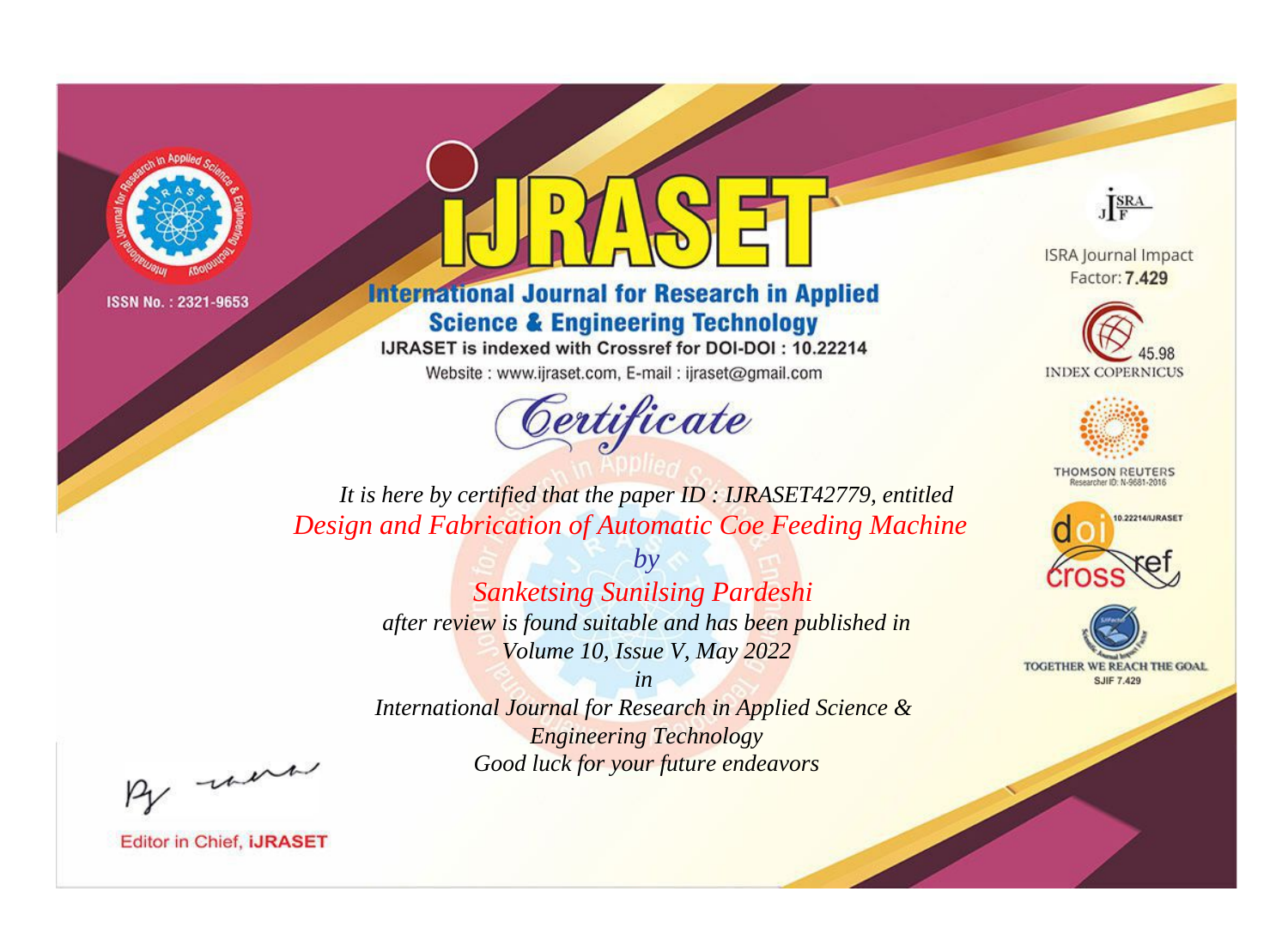



**International Journal for Research in Applied Science & Engineering Technology** 

IJRASET is indexed with Crossref for DOI-DOI: 10.22214

Website: www.ijraset.com, E-mail: ijraset@gmail.com



JERA

**ISRA Journal Impact** Factor: 7.429





**THOMSON REUTERS** 



TOGETHER WE REACH THE GOAL **SJIF 7.429** 

It is here by certified that the paper ID: IJRASET42779, entitled Design and Fabrication of Automatic Coe Feeding Machine

> $b\nu$ **Swapnil Sharad Lokare** after review is found suitable and has been published in Volume 10, Issue V, May 2022

> $in$ International Journal for Research in Applied Science & **Engineering Technology** Good luck for your future endeavors

By morn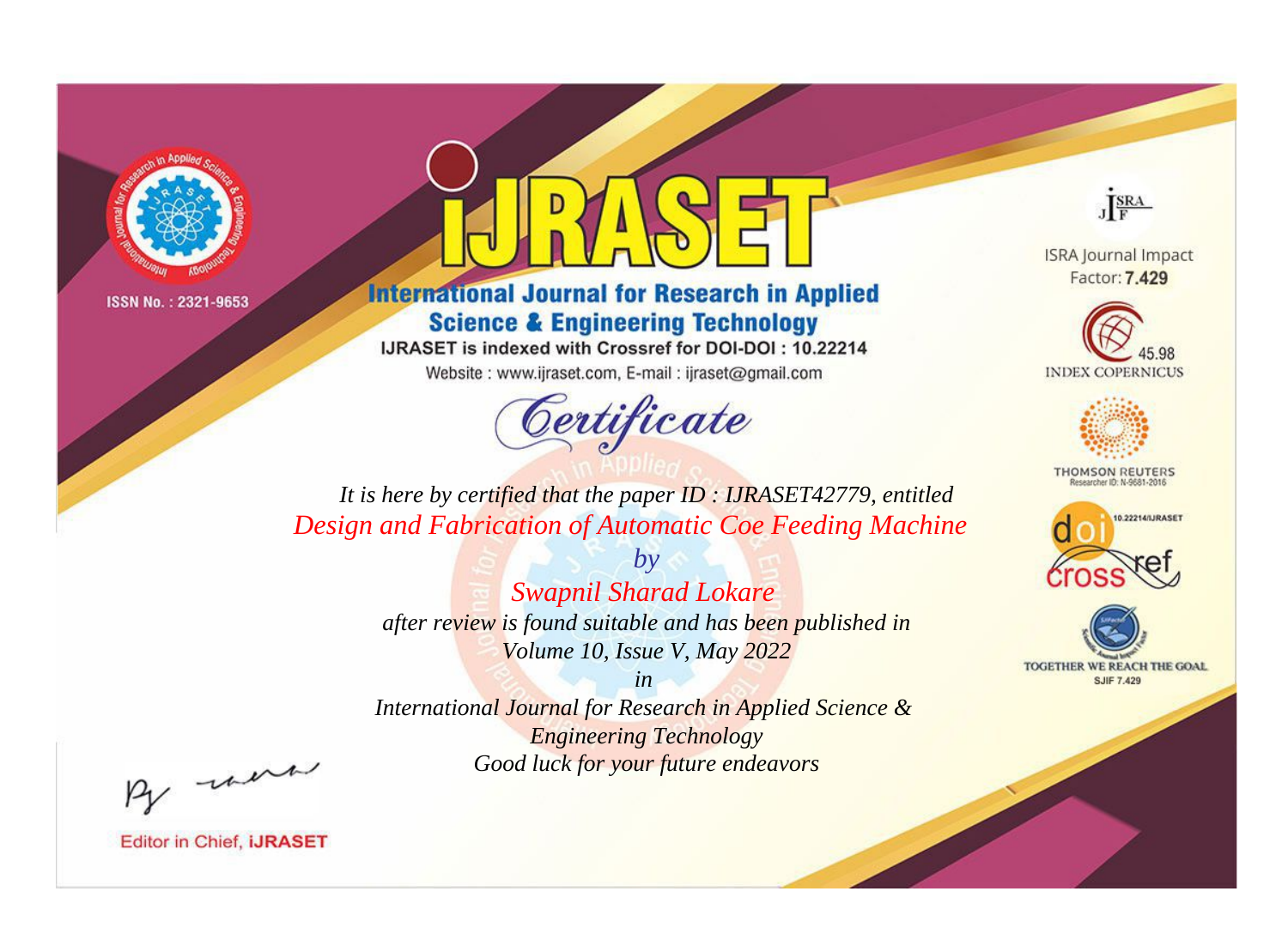



**International Journal for Research in Applied Science & Engineering Technology** 

IJRASET is indexed with Crossref for DOI-DOI: 10.22214

Website: www.ijraset.com, E-mail: ijraset@gmail.com



JERA

**ISRA Journal Impact** Factor: 7.429





**THOMSON REUTERS** 



TOGETHER WE REACH THE GOAL **SJIF 7.429** 

*It is here by certified that the paper ID : IJRASET42779, entitled Design and Fabrication of Automatic Coe Feeding Machine*

> *by Sanket Shivaji Jadhavar after review is found suitable and has been published in Volume 10, Issue V, May 2022*

> > *in*

*International Journal for Research in Applied Science & Engineering Technology Good luck for your future endeavors*

By morn